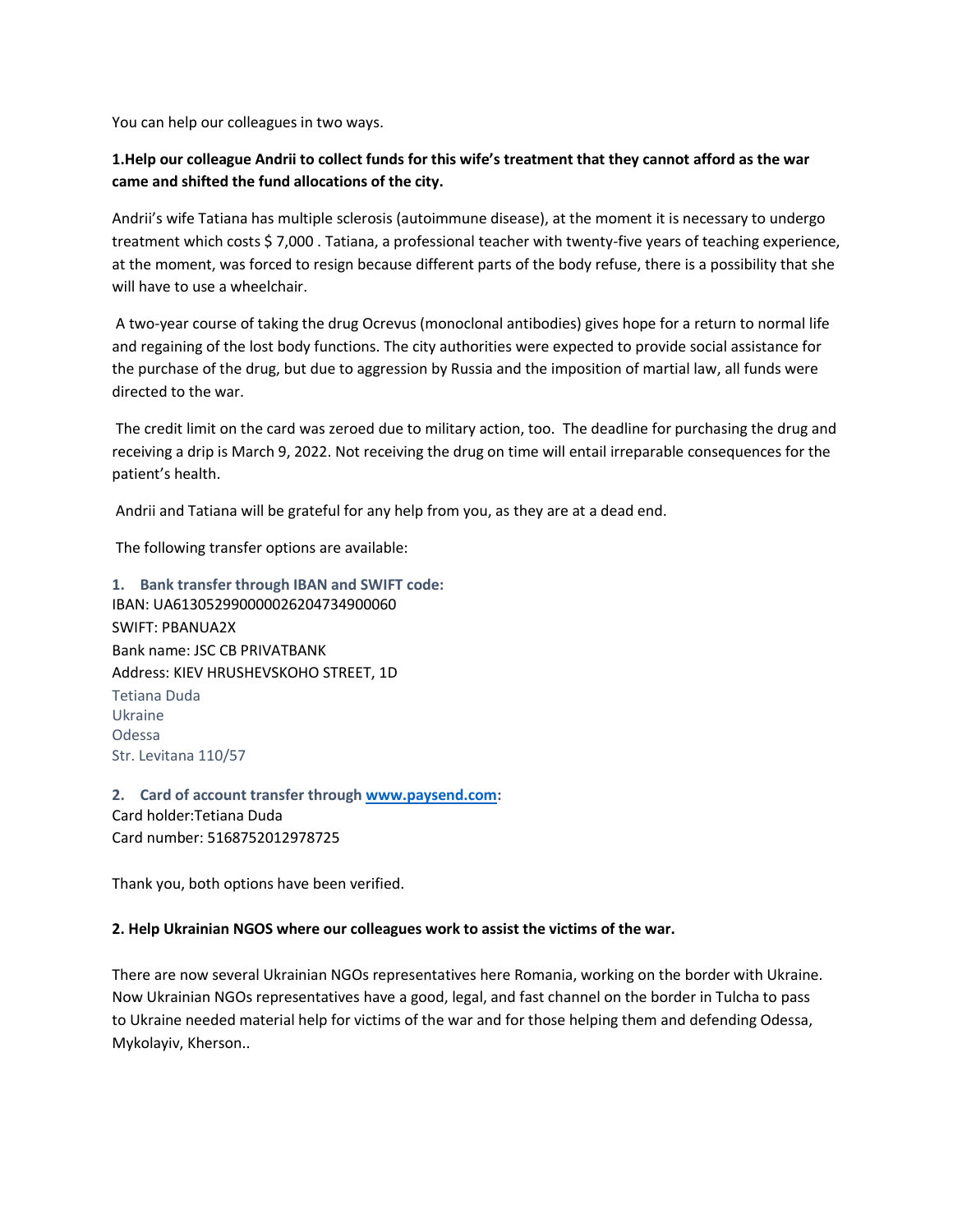In the list below you can see the needed materials for the NGOs working in Ukraine defending the cities and its citizens. We are looking for any possible assistance. Any amount will help a lot. Both of these are verified bank accounts of our colleagues.

How can you help**:**

### **1.Money transfer to Romanian account:**

IBAN: RO92BTRLEURCRT00R3191401 SWIFT: BTRL22 Name: Cacencu Raluca Narcisa Purpose of transfer: ComAct Support for Ukraine

### **2.Money transfer to Ukrainian account:**

IBAN: UA783510050000026208807338798 SWIFT: KHABUA2K Name:Liliia Hrychulevych Bank: JCS "UKRSIBBANK" Andriivska street 2/12 Kyiv Ukraine Purpose of transfer: ComAct Support for Ukraine

### **List of Mykolayiv, Odessa, Kherson Marines, and defenders' needs:**

- 1. Kevlar helmets
- 2. Bulletproof vests (body armor)
- 3. First aid kits (preferably NATO sample first aid kits)
- 4. sleeping bags
- 5. Сhargers, power banks
- 6. Flashlights
- 7. Tactical gloves
- 8. Camouflage clothes
- 9. Camouflage nets
- 10. Hygiene products, including toothbrushes, kinds of toothpaste, gels, shampoos, disposable razors, women's pads, tampons
- 11. Кaincoats, underwear, T-shirts, socks

### **List of Mykolayiv hospital needs:**

- 1. Sterile gowns
- 2. Sterile sheets
- 3. Bandages
- 4. Tourniquets
- 5. Medical scissors for cutting clothes
- 6. Laryngoscopes
- 7. Blades for scalpels 23 and 24
- 8. Ilizarov apparatus